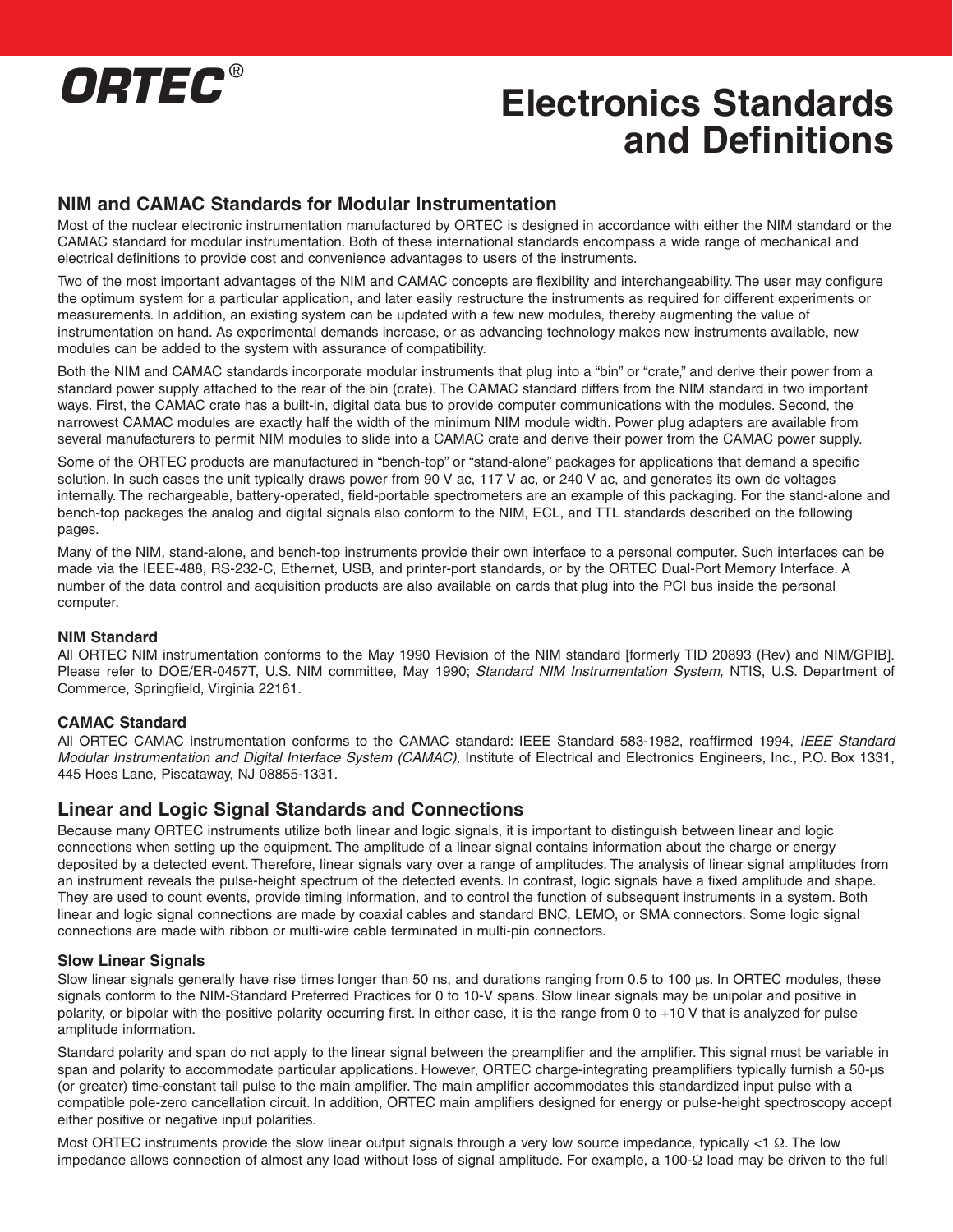10-V span. The low-impedance outputs are simple to use, because they permit paralleled multiple loads without loss of span. A 93-Ω coaxial cable, such as RG-62A/U, is normally used to connect slow linear signals between modules.

A potential problem with the low-impedance output is oscillation caused by reflection from unterminated cables more than 1.5 meters in length. For this reason, long 93-Ω coaxial cables should be terminated at the receiving end by a 93-Ω load. This is usually accomplished by adding a Tee connector and a 100-Ω terminator on the input to the module at the receiving end. The 100-Ω terminator in parallel with a 1000-Ω or larger input impedance in the module provides adequate termination of the 93-Ω cable.

An alternative solution to the oscillation problem is to use the 93-Ω output. This slow linear output is provided, in addition to the lowimpedance output, on many ORTEC instruments. The receiving end can be left unterminated. The 93-Ω output provides termination of the cable at the signal source. The 93-Ω output can be used for full-span signal transfer only if the impedance of the load at the receiving end is very large compared to 93 Ω. If the 93-Ω source must drive a 93-Ω or 100-Ω load, half the span will be lost. The chief virtue of the 93-Ω output is stability against oscillation for variable cable conditions.

ORTEC preamplifiers for energy spectroscopy usually employ a 93-Ω output impedance to facilitate the use of long cables between the preamplifier and the main amplifier. Normally a 93-Ω cable should be used on these preamplifiers, and the 100-Ω terminator should be omitted at the receiving end.

#### **Fast Linear Signals for Timing**

Fast linear signals for timing measurements typically have rise times less than a few nanoseconds, and durations less than 1 µs. Historically, these signals were often derived from the anode of a photomultiplier tube, and this usage dictated the convention of using a negative polarity signal. The amplitude span for these signals may be 0 to –1 V, 0 to –5 V, or 0 to –10 V, depending on the device generating the signals. Because of the fast rise time, interconnections between modules are always made with a 50-Ω coaxial cable, and the cable is always terminated with a 50-Ω load at the receiving end. Modules intended for use with these signals normally have a 50-Ω input impedance. For modules with a high input impedance, a Tee and 50-Ω terminator can be added at the input to properly terminate the cable. Devices generating the negative, fast, linear signals can have either a very high output impedance (current source) or a very low output impedance  $\langle$ <1  $\Omega$ ). An example of the very high output impedance is the anode output of a photomultiplier tube. At the opposite extreme, fast amplifiers for use with these signals commonly have an output impedance of  $<1$   $\Omega$ .

Signals exhibiting rise times >1 ns can employ any of a variety of 50-Ω coaxial cable types and BNC or LEMO connectors. However, signals with sub-nanosecond rise times demand high-quality RG-58A/U coaxial cable terminated in SMA connectors in order to maintain the rise time. Cable length can also be important in avoiding degradation of signal rise time. For example, the total length of the RG-58A/U cable must be restricted to <1.7 meters to preserve the 350-ps rise time from a Model 9306 Preamplifier delivering signals from a microchannel plate detector. For signals having 2-ns rise time, significant degradation of the rise time is experienced for coaxial cable lengths longer than 4 meters. In general, the limiting rise time of a coaxial cable is proportional to the square of its length.

#### **NIM-Standard Positive Logic Signals**

The NIM-standard, positive logic signal is used for slow-to-medium-speed logic signals with repetition rates from dc to 1 MHz. The NIM-standard Preferred Practice provisions define this signal by the following amplitude limits:

|         | Output<br>(must deliver) | Input<br>(must respond to) |
|---------|--------------------------|----------------------------|
| Logic 1 | $+4$ to $+12$ V          | $+3$ to $+12$ V            |
| Logic 0 | $+1$ to $-2$ V           | $+1.5$ to $-2$ V           |

In addition, ORTEC imposes the following further standards on the NIM-standard, positive logic signals:

| Pulse width:      | nominally 0.5 us             |
|-------------------|------------------------------|
| Source impedance: | nominally $\leq 10 \Omega$   |
| Input impedance:  | nominally $\geq 1000 \Omega$ |

Connection of the NIM-standard, positive logic sources and loads should be made with 93-Ω coaxial cable. RG-62A/U cables with UG-260/U (BNC) connectors are recommended. For cable lengths under 1.5 m, impedance-matching cable termination is not usually required, because reflections are not a problem. With longer cable lengths, proper termination with a 100-Ω terminator at the receiving end is advisable to prevent cable reflections.

#### **NIM-Standard Fast Negative Logic Signals**

The NIM-standard, fast negative logic signal is normally used when rise time or repetition rate requirements exceed the capability of the positive logic pulse standard. The NIM Preferred Practice provisions define this signal as one that is furnished into a 50-Ω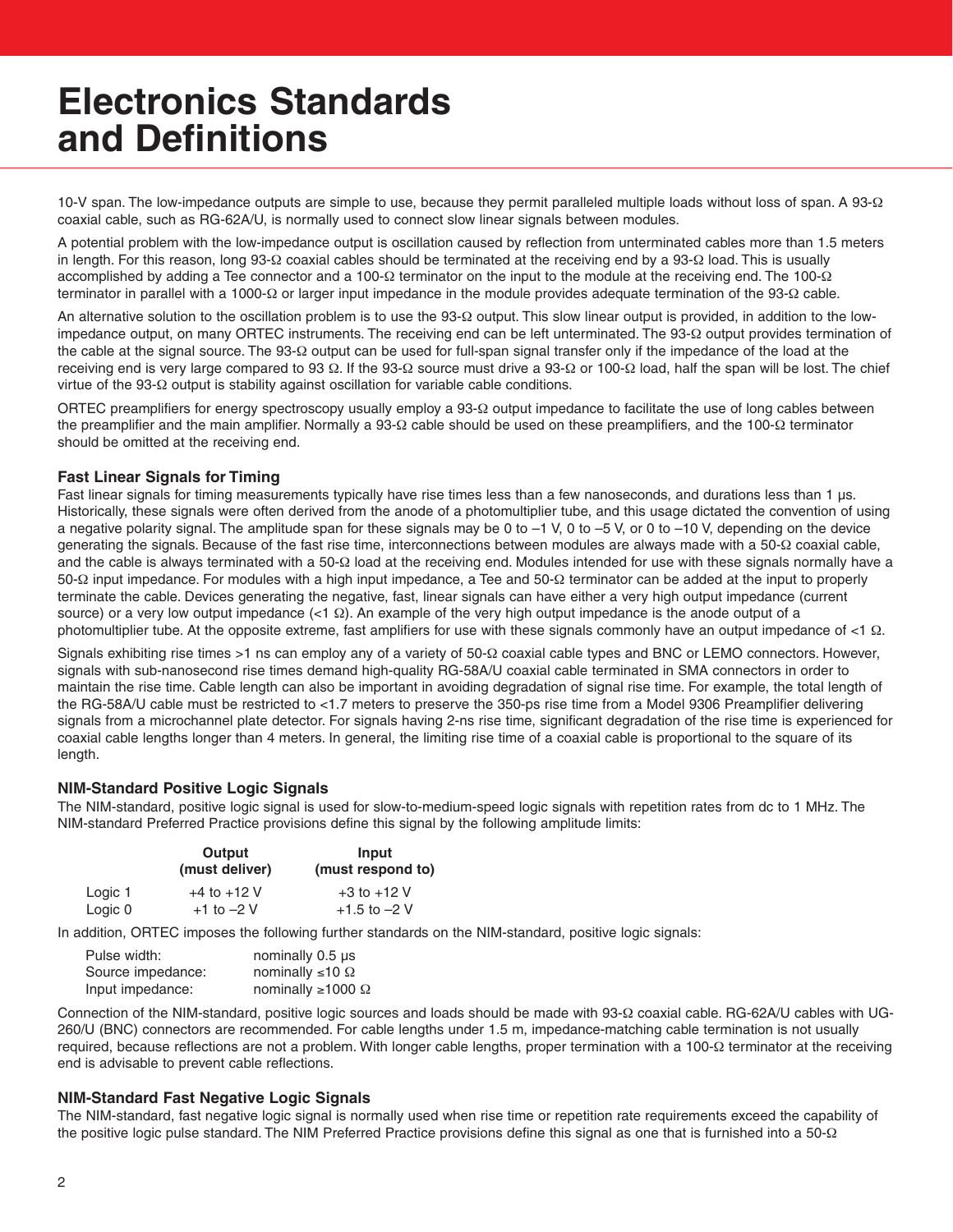impedance with the following characteristics:

|         | Output<br>(must deliver) | Input<br>(must respond to) |
|---------|--------------------------|----------------------------|
| Logic 1 | $-14$ to $-18$ mA        | $-12$ to $-36$ mA          |
| Logic 0 | $-1$ to $+1$ mA          | $-4$ to $+20$ mA           |

Because of the fast rise time, the fast negative logic signal must be used with properly terminated cables to prevent reflections. Therefore, 50-Ω cables terminated in 50 Ω at the receiving end must be used. RG-58A/U cables with UG-88/U (BNC) connectors, or RG-174 cable with LEMO connectors, are recommended. Most inputs that are designed to accept the NIM fast negative logic pulse have a 50-Ω input impedance. For inputs with a high input impedance, proper termination can be achieved using a Tee and a 50-Ω terminator on the module input.

The rise time of the NIM fast negative logic pulse is not specified in the NIM Preferred Practice provisions. In ORTEC instruments the rise time is typically 2 ns. The leading edge is normally used for all triggering, and pulse width is unimportant except for repetition rate considerations.

In systems that mix the use of NIM fast negative logic and ECL logic, the NIM fast negative logic is sometimes referred to as a NIM output.

### **ECL Logic Signals**

In experiments employing a very large number of identical detectors, duplication of the functions in each detector channel makes mass connection of the similar signals desirable. Instruments developed for such applications usually incorporate up to 16 channels of the same function in a single module. A convenient method of interconnecting these channels from module to module incorporates a 34-pin (in two 17-pin rows) connector, and either a ribbon cable or a cable containing 100-Ω twisted pairs. The standard used for fast logic signals with this system is the ECL standard. The signal standard for ECL logic at 25°C is:

|            | Output               | Input                |  |
|------------|----------------------|----------------------|--|
|            | (must deliver)       | (must respond to)    |  |
| High state | $-0.81$ to $-0.98$ V | $-0.81$ to $-1.13$ V |  |
| Low state  | $-1.63$ to $-1.95$ V | $-1.48$ to $-1.95$ V |  |

The ECL output driver provides complementary outputs. As one output switches from the high state (nominally –0.9 V) to the low state (nominally –1.8 V), the complementary output switches from the low state to the high state. Usually, differential receivers are used for ECL inputs to a module to take advantage of the complementary outputs from the ECL output driver. This has the benefit of avoiding ground loops between modules, and minimizing common mode noise interference. ECL signals have rise times less than 2 ns. Therefore, the twisted pair of wires conveying the complementary signals must be terminated at the receiving end with a 100-Ω resistor connected between the pair of wires. When several modules are driven through connectors placed part way along the cable, the 100-Ω termination should be included only in the last module at the receiving end of the cable.

#### **TTL Logic Signals**

The slow logic functions inside the instruments are usually designed with integrated circuits employing the TTL logic standard. The standard signal levels for TTL logic are:

|         | Output<br>(must deliver) | Input<br>(must respond to) |
|---------|--------------------------|----------------------------|
| Logic 1 | $+2.4$ to $+5$ V         | $+2$ to $+5$ V             |
| Logic 0 | 0 to $+0.4$ V            | 0 to $+0.8$ V              |

Comparison of the signal definition tables show that TTL logic levels are not guaranteed to be compatible with the NIM-standard positive logic levels. For this reason the TTL levels are normally converted to the NIM positive logic standard for the module's inputs and outputs. Pragmatically, one often finds that the NIM positive inputs or outputs have been designed in such a way that they will work with the TTL logic levels. In fact, suppliers of NIM modules have counted on that situation to eliminate the expense of NIM inputs and outputs on the instrument. In such cases the user should be cautious and check to ensure compatibility under all operating conditions.

Of course, TTL logic levels are frequently used for interconnections occurring on proprietary buses between modules. An example is the bus used in the ORTEC Dual-Port Memory Interface.